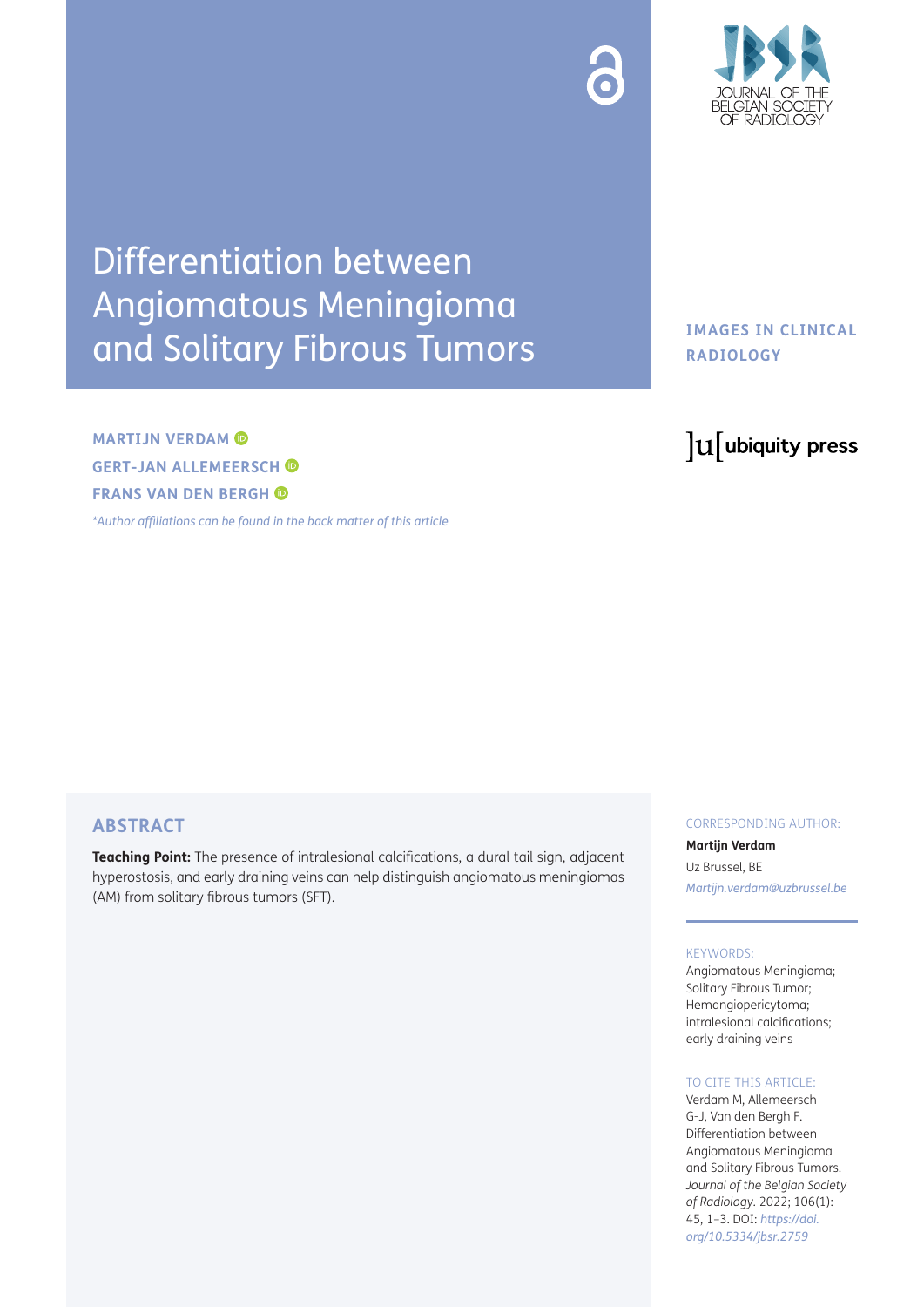#### **CASE HISTORY**

A 49-year-old man presented with gait instability, urinary incontinence, and recurrent headaches for one year. Computed tomography (CT) examination showed a large mass lesion temporo-insular in the left hemisphere (**[Figure 1](#page-1-0)**, star) with perilesional edema, midline shift, and intralesional calcifications (**[Figure 1](#page-1-0)**, blue arrow).

Subsequent magnetic resonance imaging (MRI) confirmed the presence of an extra-axial, dura-based,



**Figure 1.**

T2 hyperintense, T1 iso-intense, hypervascular mass (**[Figure 2](#page-1-1)**, star) with large draining veins (**[Figure 2](#page-1-1)**, blue arrow).

Angiography demonstrated a hypervascular lesion with a mass effect on the middle cerebral artery (**[Figure 3](#page-1-2)**, star). Supplying arteries included the ophthalmic artery (**[Figure 3](#page-1-2)**, blue arrow), anterior choroidal artery (**[Figure 3](#page-1-2)**, orange arrow), and lenticulostriate arteries (**[Figure 3](#page-1-2)**, green arrow), as well as vessels arising from the external carotid, posterior cerebral, and superior

<span id="page-1-1"></span>

**Figure 2.**

<span id="page-1-0"></span>

<span id="page-1-2"></span>